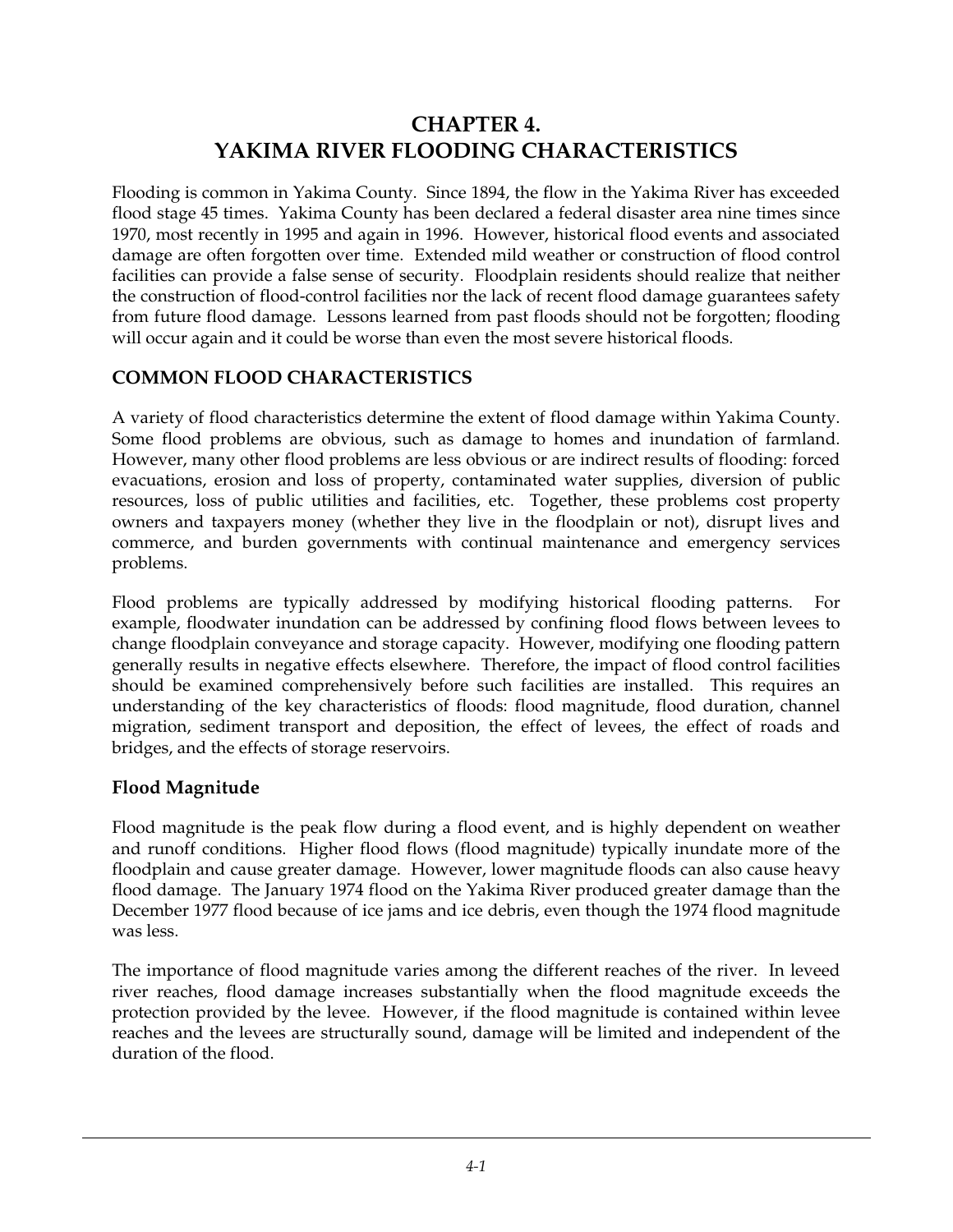## **Flood Duration**

Flood duration is the total time flood flows are experienced. The total volume of water in a flood is directly related to flood duration—longer floods produce a greater volume of floodwater. Floodplains act as storage areas to absorb or detain floodwater. During short floods, floodplain storage may significantly reduce the magnitude of the flood as it travels downstream. When floodplain storage is filled because the flood lasts longer or because of development in the floodplain, the flood peak is not reduced with movement downstream, and greater downstream flooding results. Most of the floodplain storage in the CFHMP study area is upstream of Selah Gap and directly above Union Gap. The construction of levees has reduced the amount of storage between Valley Mall Boulevard and Selah Gap.

### **Channel Migration**

River channel migration is the natural process of a river channel moving across the river valley over time. A river dissipates its energy by migrating across the floodplain. Diverting or confining the river along one reach will focus the river's energy on another, unconfined reach, where the rate of channel migration may increase.

The Yakima River's steep gradient and easily erodible alluvial channel bed promote channel migration in the Yakima Valley. Historical aerial photographs show a significant number of abandoned channels (Figure 4-1). Areas historically occupied by the river are now occupied by human development. The historical aerial photographs show rapid channel shifting, with lateral (side-to-side) migration averaging 30 feet per year and ranging up to 75 feet per year (Dunne 1988). Figure 4-2 shows relative migration rates for floodplain areas between Selah and Union Gap. Lateral activity is greatest below the SR 24 bridge and in three areas above SR 24. This movement must be considered when siting structures or flood control facilities.

The Yakima River has also exhibited *channel avulsion—*a sudden breach of the riverbank that develops a new channel. The new channel may take a completely different course than the original channel, or may re-occupy an old side channel. This new channel may eventually convey most of the river flow. Channel avulsion presents a significant flood hazard because it can divert floodwaters into areas that historically experienced only minor flooding. They also happen suddenly and are hard to predict, posing a constant threat to any structures in the floodplain.

Along the Yakima River, the potential for channel avulsion has been accentuated by gravel mining. Deep gravel pits have at times been excavated within the floodplain with only gravel dikes separating the river channel from the gravel pit. During a large flood, floodwaters may cause dikes to fail and redirect flow away from the main channel. The channel may stabilize a significant distance away from its previous location and isolate businesses, homes, or farmland. In 1972 a gravel pit near Union Gap was captured by the river; the abandoned State Highway pit upstream of Terrace Heights Boulevard has also been captured.

#### **Sediment Transport and Deposition**

Sediment deposited in the river channel can promote channel migration and reduce the channel's capacity for floodwaters. Large quantities of sediment can be moved over short periods during flood events. Sediment deposition occurs where the river becomes flatter or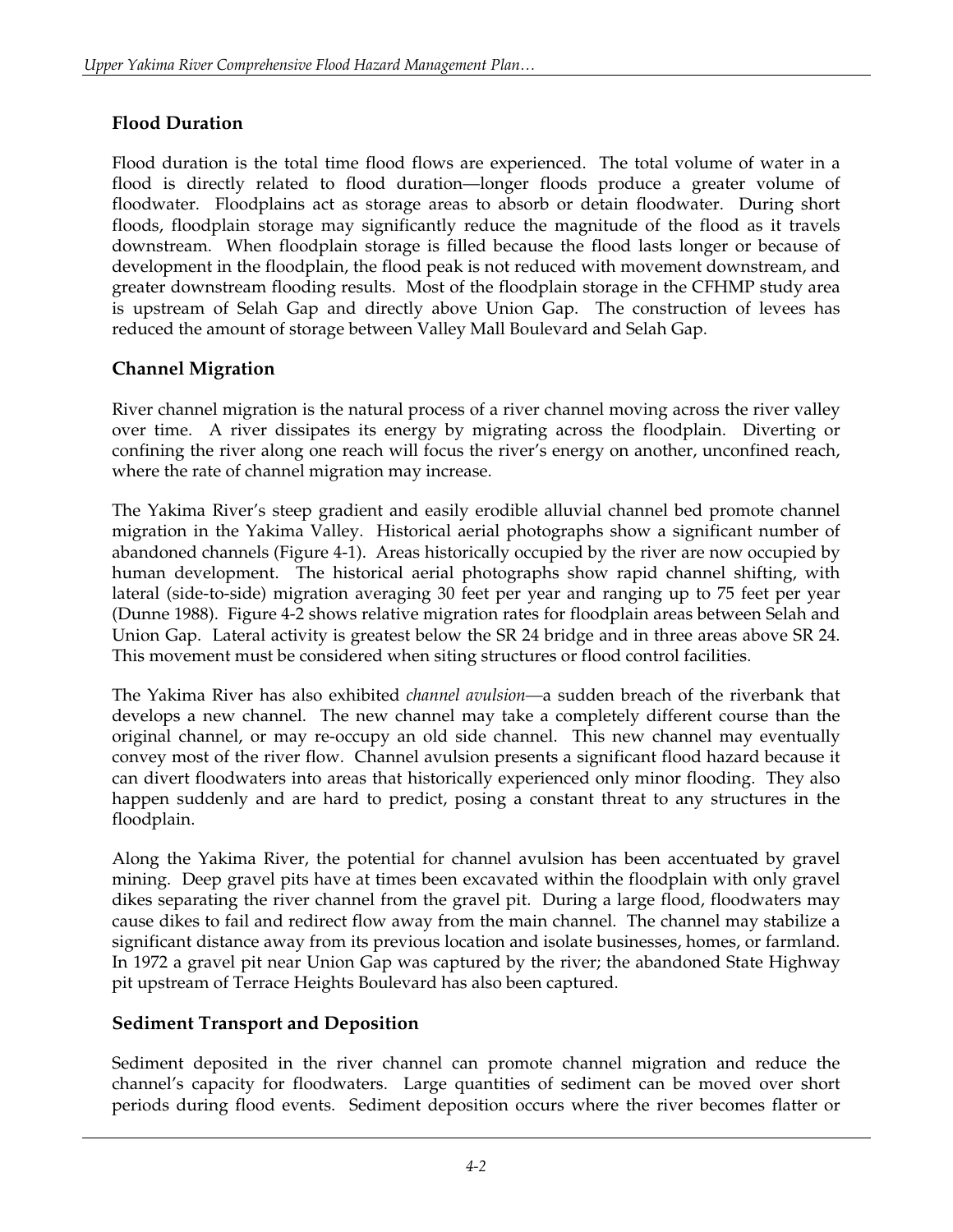wider, reducing the energy of its flow, and thus its *sediment transport capacity*, its ability to carry sediment downstream. Sediment transport increases near channel constrictions or steeper areas, where flow velocity increases.

Sediment enters the Yakima River from erosion of surrounding mountains, glacial sediment deposits in the Upper Yakima and Naches basins, and extensive sand and gravel supplies on the valley floor. Most of the fine sediment is carried in suspension by the river. The estimated average annual transport of suspended sediment is 183,000 tons per year at the Parker gauging station (Dunne 1976). Coarser sediments transported by rolling along the channel bed are called *sediment bed load*. Bed load at the Parker station is estimated to be 57,000 tons per year (Dunne 1976). For a river the size of the Yakima, the total sediment load (suspended load plus bed load) at Parker is not excessive; however, it is high enough that a flow obstruction or channel avulsion would result in sediment deposition and possible channel shifting.

The effects of sediment transport along the Yakima River on flooding has been examined in the past (COE 1977). Decreases in levee protection have been attributed to sediment deposition and decreased channel capacity. Dredging of sediments has been proposed to increase flow capacity of the Yakima River near the City of Yakima wastewater treatment plant.

# **Effects of Levees**

Levees attempt to keep floodwaters within a designated channel by confining them instead of allowing them to spill over into the floodplain. Levees provide a certain level of protection to floodplain residents; however, they can raise floodwater elevations upstream by creating a backwater effect, increase flow velocities, reduce side channel fish habitat, increase channel migration, and reduce the storage of floodwaters in the floodplain, leading to greater flood magnitudes downstream.

All levees and berms provide some level of flood protection. Many protect only during low-level, high-frequency floods, such as 1- to 10-year events. Small levees typically fail during significant flood events. Many farmers and businesses construct levees to prevent small frequent floods from causing damage such as killing crops, eroding banks, and depositing unwanted silt.

The Yakima River is lined with some form of low berms or levees throughout the CFHMP study area. Levees built following the 1933 flood from the mouth of the Naches River to the SR 24 bridge as part of an extensive federal levee system provide the highest level of protection. Recently, portions of those levees that were not certified have been upgraded to provide protection from the 100-year flood. Many non-federal levees are also located along the Yakima River. Diking District No. 1 has upgraded levees near SR 24, while the County maintains riverbank levees along the Naches River; private levees protect gravel pits and businesses.

# **Effects of Roads and Bridges**

Road embankments and bridges in the floodplain can significantly affect flooding because they constrict floodwaters to narrow passages and therefore reduce conveyance capacity. Constrictions cause higher floodwater elevations upstream and higher flow velocities through the constriction. This can result in increased upstream inundation and increased sediment transport in the high-velocity areas.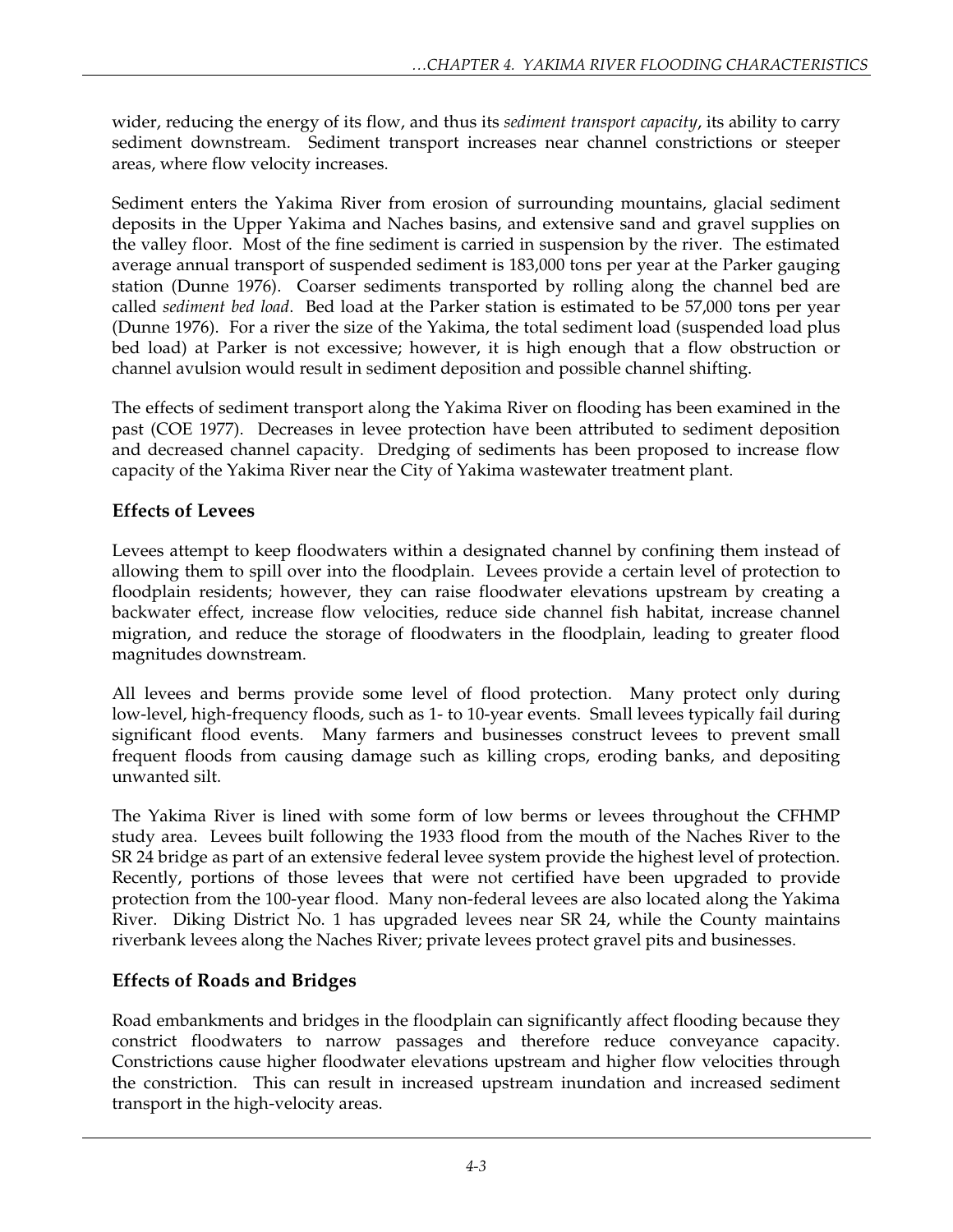Several man-made and natural constrictions exist along the Yakima River. In the CFHMP study area, Selah Gap and Union Gap act as natural constrictions, eight bridges cross the Yakima River, and two cross the Naches River. Yakima River bridges include two Burlington Northern Railroad crossings, Harrison Road, Selah Highway, I-82, Terrace Heights Boulevard, and SR 24. Naches River bridges include the Twin Bridges just upstream of the confluence with the Yakima River.

Past Yakima River flooding has damaged several highway bridges. Bridges have been washed out, approaches eroded, and roadways overtopped with floodwaters. Terrace Heights, Old Moxee, and the Naches River bridges have all been replaced because of flooding. The February 1995 flood caused the Pom Pom bridge to fail and fall into Toppenish Creek.

### **Effects of Reservoir Storage**

Six storage reservoirs exist in the Upper Yakima basin. They were originally constructed to provide irrigation storage for downstream farmland. However, since the 1933 flood they have been informally operated to control flood flows as well as to provide irrigation storage.

Multi-purpose management of storage reservoirs is a complicated process. The effect of probable flood flows must be weighed against maximizing water storage for irrigation. When a flood occurs, a portion of the water is held in storage reservoirs to reduce peak flows. If storage capacity is available during a flood, peak flows can be greatly reduced. If storage capacity is not available, there will be little effect on peak flow, but if water levels are lowered in anticipation of a flood that does not occur, irrigation water supply is lost.

The effectiveness of reservoir storage is also influenced by storm location and conditions. If a significant storm is concentrated upstream of the storage reservoirs, downstream flooding will be limited. If a significant storm covers the entire Yakima basin, the storage reservoirs will have minimal impact on downstream flooding because they are located high in the basin.

# **FLOOD HISTORY**

The Yakima River basin typically produces winter and spring floods. Spring floods are caused by snowmelt aggravated by periods of unusually warm weather and rainstorms. The magnitude of spring floods is generally moderate, but they can last up to four weeks, resulting in very large total volumes of runoff. The more frequent winter floods are caused by rain on snow and warm winds that produce runoff from snowmelt and rain. They typically follow precipitation periods that have saturated the soil and replenished groundwater reserves. Historically, winter floods are the largest in magnitude, but their durations are typically less than one week, so the total volume of runoff is not as high as that of spring floods. The largest flood of record, the flood of December 1933, was the result of a winter rain-on-snow event. Upper basin reservoir storage typically reduces the magnitude of winter floods, which occur after the irrigation season when reservoir storage is available.

Conditions that cause winter and spring floods on the Yakima River also produce flooding in smaller tributary basins. Mid-valley creeks are susceptible to flooding during Chinook weather (snow accumulation followed by a period of warming temperatures, high winds, and heavy rainfall) due to their location and the limited number of trees in their drainage areas. Eastern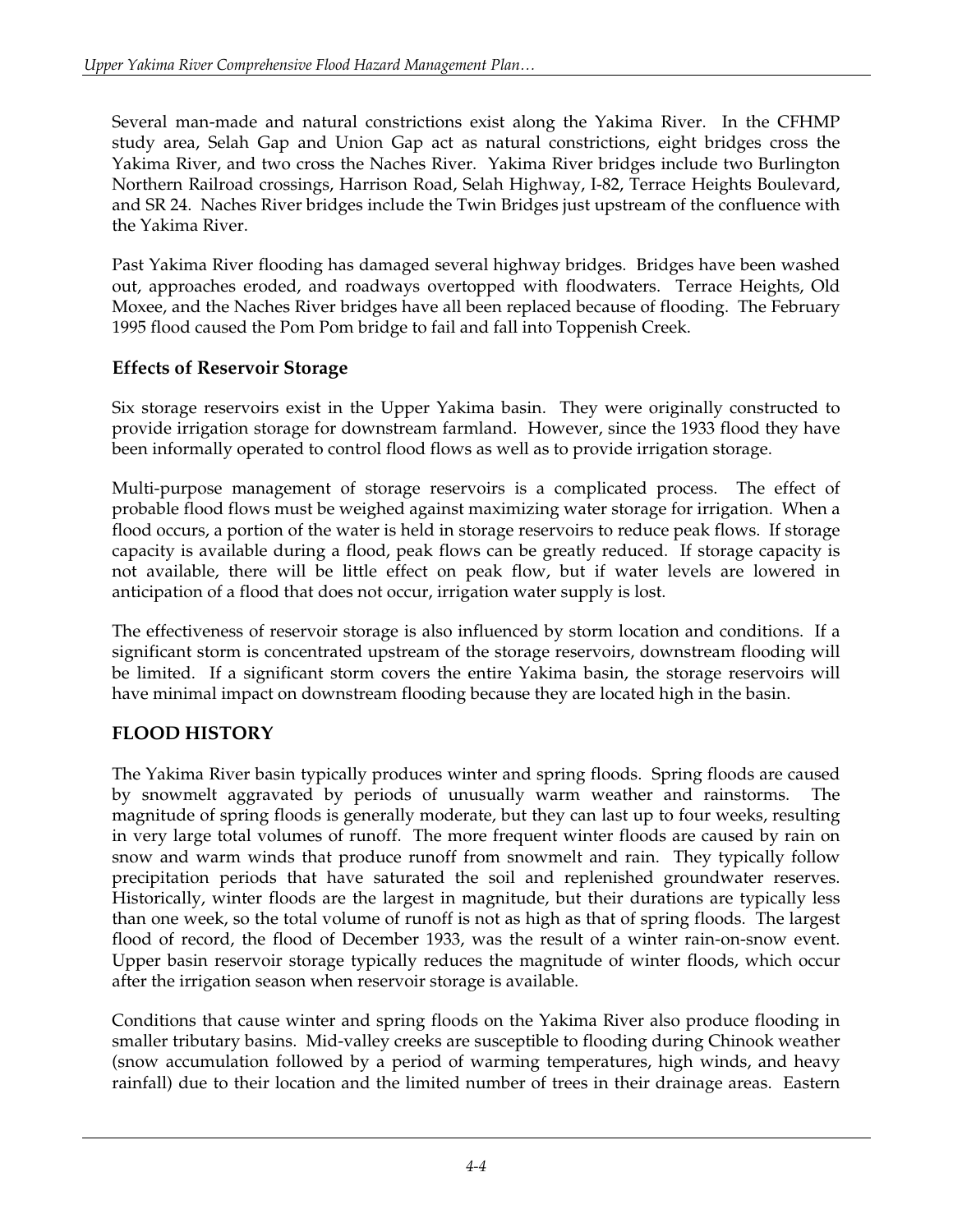tributary basins are susceptible to flash flooding caused by thunderstorms. Flood damage is frequent along the Wenas, Cowiche, Wide Hollow, Ahtanum, Toppenish, and Satus creeks.

Major floods have been recorded in 1894, 1906, 1909, 1917, 1919, 1921, 1933, 1948, 1952, 1956, 1959, 1974, 1975, 1980, 1990, 1995, and February 1996. For the CFHMP study, information on past floods was obtained from previous flood studies, newspaper accounts, disaster survey reports prepared for FEMA, and USGS and Bureau of Reclamation flow records. Yakima County Public Works and the Yakima Herald-Republic provided photographs. The largest historical floods are summarized in Table 4-1 and documented flood damage is summarized in Table 4-2. Photographs of historical flood damage are included in Figure 4-3. The most recent significant floods in Yakima County are described below to examine present flooding conditions. The 1933 and 1948 floods are also briefly described for a comparison between recent flooding characteristics and historical flooding conditions. The floods described are typical for the study area and help identify areas susceptible to flood damage.

### **February 9, 1996, Flood**

The February 9, 1996, flood was the second largest flood of record. Flow crested on the Yakima River at Parker at 57,500 cfs, which exceeded the predicted 100-year event of 56,300 cfs. Water elevations exceeded flood stage by over 6 feet at Parker. This flood was a typical winter event caused by unseasonably warm weather and rainfall on a significant snow pack. Weather conditions produced flood flows from snowmelt combined with rainfall runoff. Keechelus Reservoir reported over 11 inches of precipitation within a three-day period; 5 inches of rain fell in 24 hours on Wednesday, February 7. Flooding conditions were aggravated by ice jams on the Yakima River near Selah Gap and along tributary creeks.

Flood damage was region-wide, occurring both along the Yakima mainstem and tributary creeks. Areas receiving the greatest damage included the Upper Naches, Selah, Ahtanum Creek, Wapato, White Swan, and Toppenish. Within the study area, several million dollars of flood damage occurred. Damage was primarily associated with roads, Yakima Greenway facilities, levees, wastewater treatment facilities, and residential property in Selah. More significant damage occurred outside the study area. The flood required the rescue of 30 people in Selah stranded at the Elks Golf Course lodge; an airlift of 20 people in White Swan by the National Guard; and evacuation of 30 residents in Ramblers Park near Gleed, 200 residents near Nile, and residents near Keys Road, due to a threat of a levee failure.

Significant damage includes the following:

- Damage to the Yakima Greenway exceeded \$800,000 (Foundation 1996). The Plath and Jewett Pathways were hit hardest.
- Over \$8.8 million damage was associated with County and State Roads (Lacey, E., 1 March 1996, personal communication; WSDOT 1996). The most extensive road damage was in the Ahtanum, Toppenish, and Yakima River drainages.
- The City of Yakima's industrial wastewater spray field had an estimated \$830,000 in damage (Lacey, E., 1 March 1996, personal communication).
- An estimated \$474,000 was spent by the County for protective measures (Lacey, E., 1 March 1996, personal communication).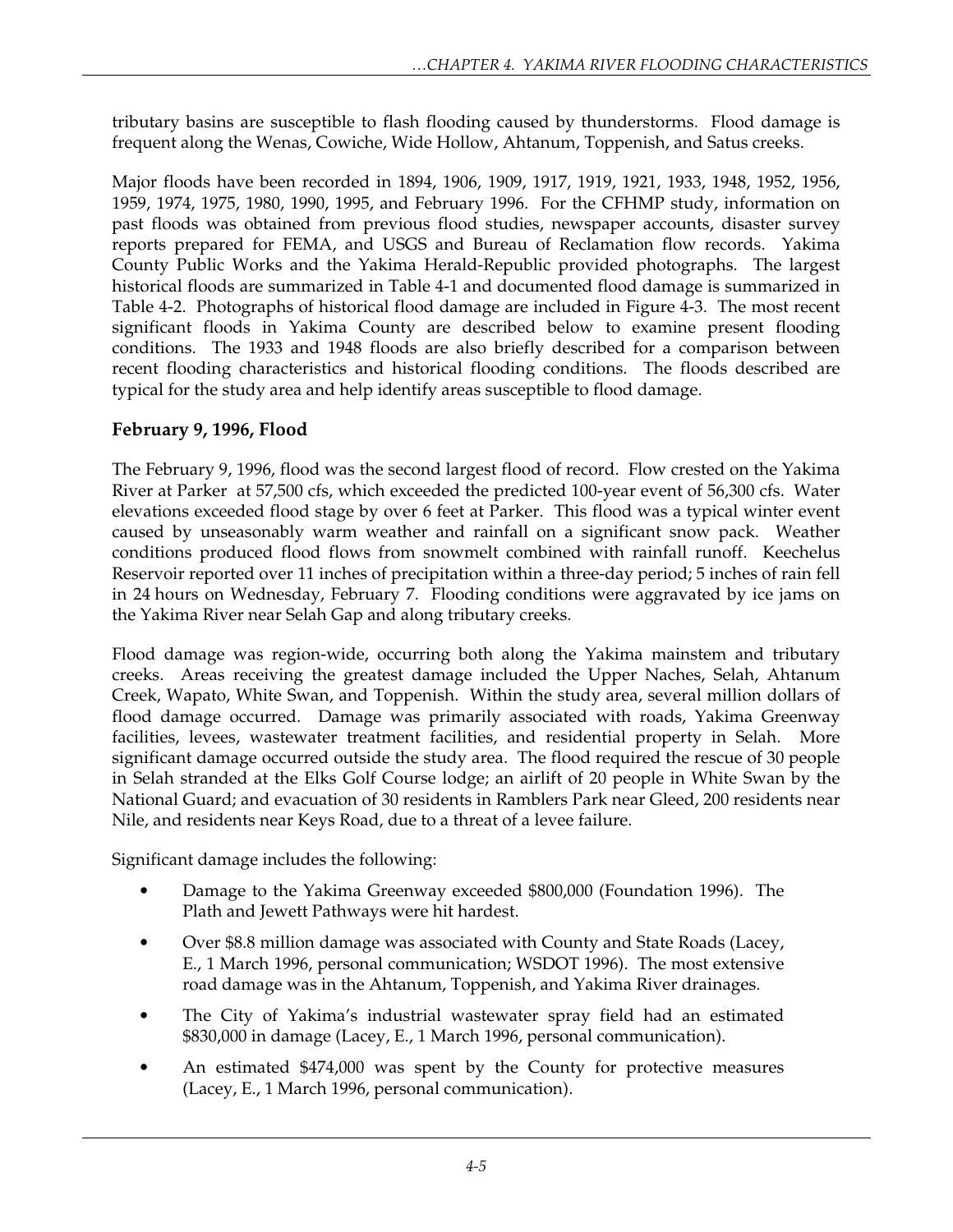|                                                      |                            | Measured at Parker Dam                          |                                       |                                                                                            |  |
|------------------------------------------------------|----------------------------|-------------------------------------------------|---------------------------------------|--------------------------------------------------------------------------------------------|--|
| Date                                                 | Flow<br>(cfs)              | Stage <sup>a</sup><br>(feet)                    | Return Period <sup>b</sup><br>(years) | Comments                                                                                   |  |
| December 23, 1933                                    | 65,000                     | 17.7                                            | 200                                   | Largest flood of record.<br>Resulted in construction of<br>extensive federal levee system. |  |
| February 9, 1996                                     | 57,500                     | 16.2                                            | 100                                   | Yakima County declared a<br>federal disaster area.                                         |  |
| December 1917                                        | 52,900                     | 16.8                                            | 95                                    |                                                                                            |  |
| May 29, 1948                                         | 37,700                     | 15.0                                            | 30                                    |                                                                                            |  |
| November 30, 1995                                    | 36,000                     | 14.6                                            | 25                                    | Yakima County declared a<br>federal disaster area.                                         |  |
| December 13, 1921                                    | 35,800                     | 14.7                                            | 25                                    |                                                                                            |  |
| November 26, 1990                                    | 35,620                     | 14.5                                            | 25                                    | Yakima County declared a<br>federal disaster area.                                         |  |
| November 25, 1909                                    | 35,000                     | 14.6                                            | 22                                    |                                                                                            |  |
| December 2, 1977                                     | 34,320                     | 14.0                                            | 20                                    | Yakima County declared a<br>federal disaster area.                                         |  |
| December 27, 1980                                    | 31,675                     | 13.4                                            | 18                                    |                                                                                            |  |
| January 16, 1974                                     | 27,700                     | 13.3                                            | 11                                    | Yakima County declared a<br>federal disaster area.                                         |  |
| December 4, 1975                                     | 27,600                     | 13.3                                            | 11                                    |                                                                                            |  |
| November 24, 1959                                    | 27,400                     | 13.2                                            | 10                                    | Yakima County declared a<br>federal disaster area.                                         |  |
| June 16, 1916                                        | 24,800                     | 12.7                                            | 9                                     |                                                                                            |  |
| February 21, 1982                                    | 23,414                     | 11.6                                            | 7                                     |                                                                                            |  |
| January 31, 1965                                     | 22,900                     | 12.3                                            | 7                                     |                                                                                            |  |
| June 3, 1913                                         | 22,600                     | 12.2                                            | 5                                     |                                                                                            |  |
| January 23, 1919                                     | 20,600                     | 11.8                                            | 5                                     |                                                                                            |  |
| March 14, 1972                                       | 20,200                     | Not Available                                   | 5                                     |                                                                                            |  |
| May 30, 1917                                         | 19,800                     | Not Available                                   | 5                                     |                                                                                            |  |
| January 17, 1928<br>January 26, 1935<br>May 20, 1956 | 19,600<br>19,600<br>19,600 | Not Available<br>Not Available<br>Not Available | 5<br>5<br>5                           |                                                                                            |  |
| February 21, 1995                                    | 19,486                     | 11.3                                            | 5                                     |                                                                                            |  |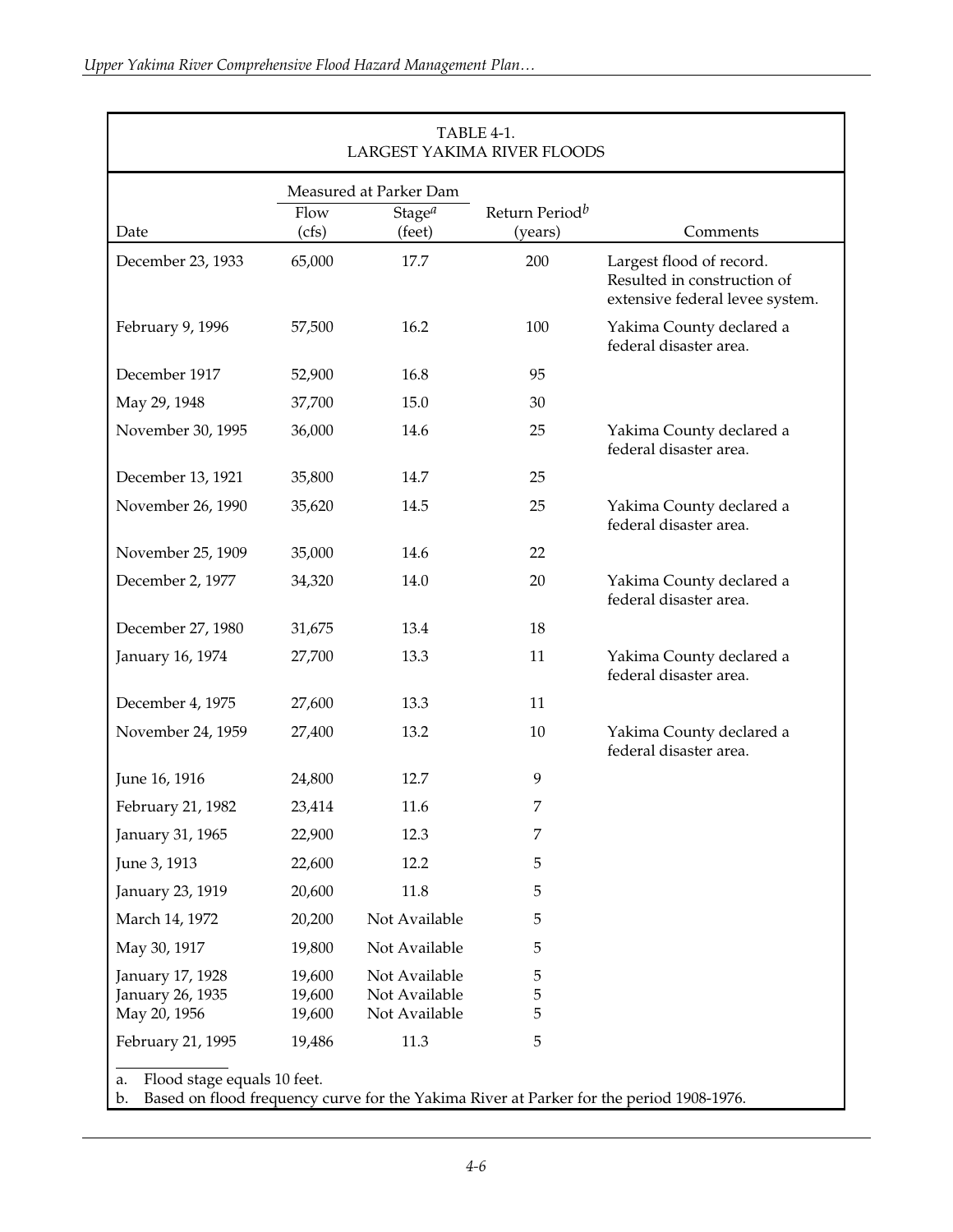| DOCUMENTED FLOOD DAMAGE IN YAKIMA COUNTY |                                                                                                                               |                                                                                         |                     |                                                                                                  |
|------------------------------------------|-------------------------------------------------------------------------------------------------------------------------------|-----------------------------------------------------------------------------------------|---------------------|--------------------------------------------------------------------------------------------------|
| Flood Event                              | Damage Type                                                                                                                   | <b>Total Damage</b>                                                                     | Year of<br>Estimate | Source                                                                                           |
| February 9, 1996                         | Private<br>Public<br><b>COE</b> levees<br><b>State Roads</b><br><b>Emergency Shelters</b><br>Total                            | \$5,000,000<br>\$5,349,861<br>\$376,000<br>\$6,845,000<br>\$150,000<br>\$17,720,861     | 1996                | Lacey 1996 p.c.<br>Lacey 1996 p.c.<br><b>COE 1996</b><br><b>WSDOT 1996</b><br>Scofield 1996 p.c. |
| February 21, 1995                        | Debris Clearance<br>Road Systems<br>Pom Pom Bridge<br><b>Emergency Response</b><br>Total                                      | \$271,000<br>\$230,000<br>\$150,000<br>\$54,000<br>\$705,000                            | 1995                | Yakima County                                                                                    |
| November 26, 1990                        | Debris Clearance<br><b>Protective Measures</b><br>Road Systems<br><b>Water Control Facilities</b><br>Parks<br>Total           | \$3,116<br>\$2,000<br>\$22,257<br>\$21,855<br>\$38,110<br>\$87,338                      | 1990                | Yakima County                                                                                    |
| December 27, 1980                        | County roads and dikes                                                                                                        | \$50,000                                                                                | 1980                | Yakima Herald-Republic                                                                           |
| December 2, 1977                         | Private homes<br>Dikes and Levees<br>Local business<br>Roads and Bridges<br>Other<br>Total                                    | \$1,300,000<br>\$280,000<br>\$147,500<br>\$45,000<br>\$90,000<br>\$1,862,500            | 1977                | Yakima Herald-Republic                                                                           |
| December 4, 1975                         | Public facilities                                                                                                             | \$400,000                                                                               | 1975                | FEMA (1994)                                                                                      |
| January 16, 1974                         | Homes in Yakima County<br><b>Agricultural Damage</b><br>State Highways<br>Indian Res. Roads, Bridges<br>County Roads<br>Total | \$5,400,000<br>\$3,000,000<br>\$2,000,000<br>\$1,500,000<br>\$1,000,000<br>\$12,900,000 | 1974                | Yakima Herald-Republic                                                                           |
| January 31, 1965                         | County Roads in West and<br><b>Upper Valleys</b>                                                                              | \$30,000                                                                                | 1965                | Yakima Daily Republic                                                                            |
| December 23, 1933                        | Unknown                                                                                                                       | \$1,000,000                                                                             | 1933                | Yakima Daily Republic                                                                            |

# $TARIFA-2$

- The COE reported damage to the Rambler Park levee (\$130,000), City of Yakima Spray Irrigation Field levee (\$86,000), City of Yakima Water Treatment Plant levee (\$51,000), and authorized federal levees (\$109,000) (COE 1996).
- The Eagle Rock and Rattlesnake bridges were washed out.
- The American Red Cross spent approximately \$150,000 to operate emergency shelters in Yakima County.

Yakima County was declared a federal disaster area. As of May 23, 1996, FEMA had received over 1,780 applications for disaster assistance. Requests for private assistance were estimated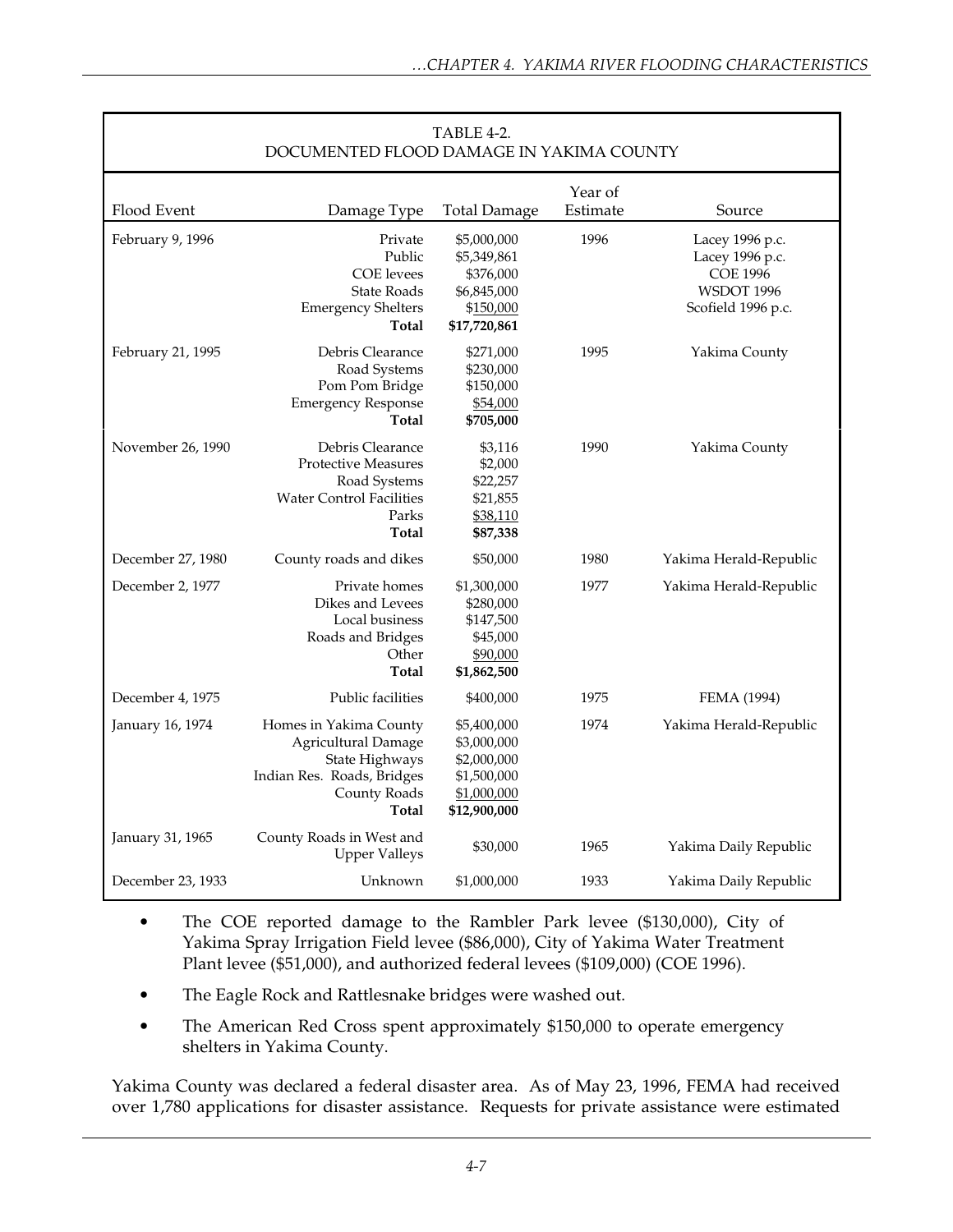to exceed \$5.0 million and requests for public assistance were estimated at over \$92 million (Lacey, E., 1 March 1996, personal communication). As of May 23, 1996, FEMA had provided \$5.3 million in assistance for public facilities. This figure does not include funding provided by other agencies such as COE and American Red Cross. Protective measures and road systems accounted for the largest portion of requested federal funding assistance (Figure 4-4).



Appendix B includes flood data compiled from the February 9, 1996, event. Data includes FEMA GIS maps showing geographical distributions of disaster applicants, repetitive loss areas, and location of participants in the National Flood Insurance Program. Appendix B also includes a listing of damage survey reports and damaged county roads. County roads damaged during the flood are shown in Figure 4-5.

#### **November 30, 1995, Flood**

The "Pineapple Express" brought record high temperatures of up to 66 degrees to the Yakima Valley in late November and early December 1995. Keechelus Reservoir, located at the head of the Yakima River near Snoqualmie Pass, received 10 inches of rain in a 48-hour period, November 29 and 30. Precipitation at Keechelus was 200 percent over normal for the water year. Warm temperatures melted the existing snowpack and, combined with heavy precipitation, resulted in flooding on the Yakima and Naches Rivers. This flood exceeded the levels of both February 1995 events, and was similar in many respects to the 1990 flood.

The winter flood caused the Yakima River at Parker to crest on November 30 with a flow of 36,000 cfs. This flow reached an elevation of 14.61 feet, over 4½ feet above flood stage. Though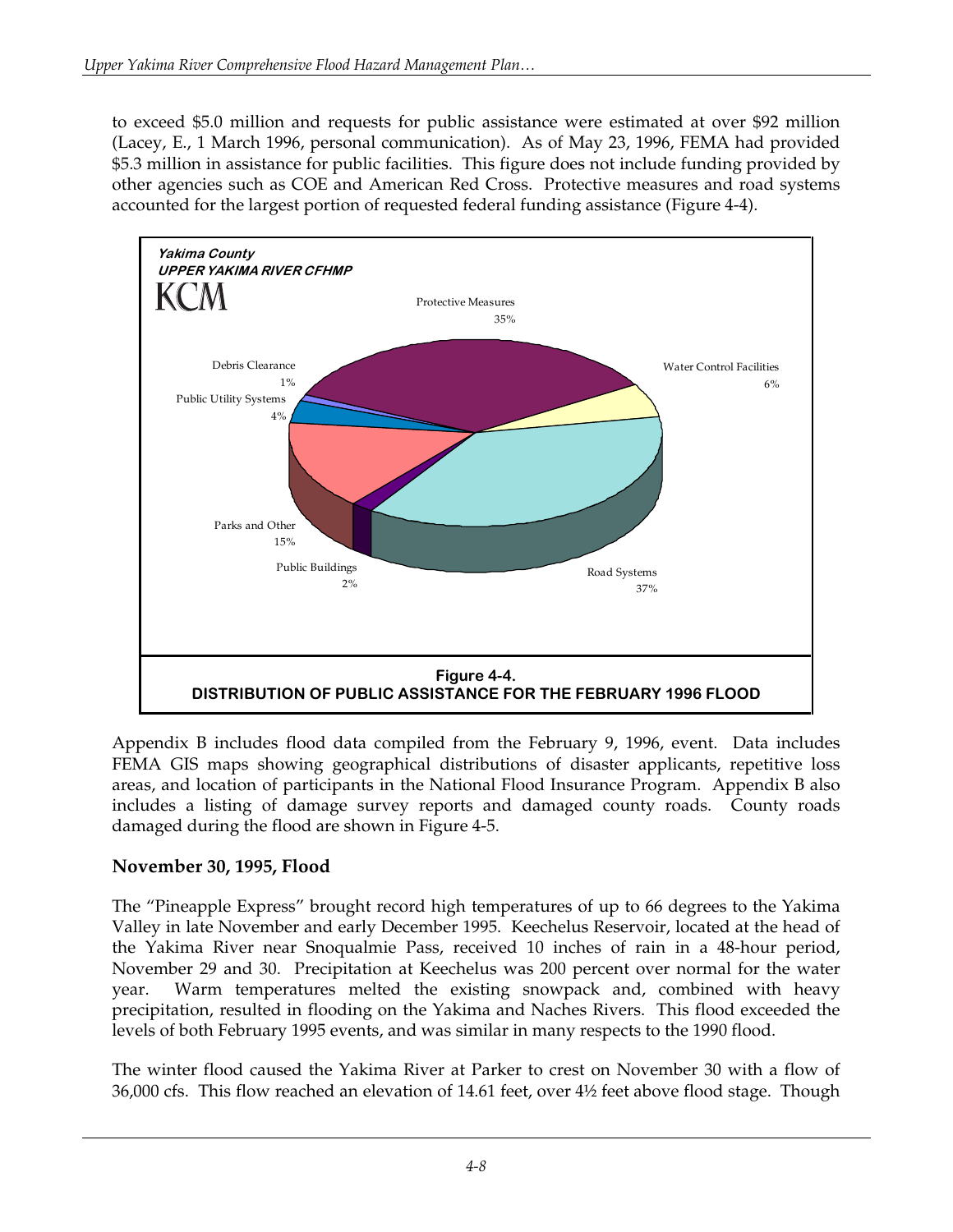the flood was primarily a mainstem event, high water was also present on Rattlesnake Creek, which flows into the Naches River near Nile. The hardest hit areas were Nile along the upper Naches River, Selah Gap, and Parker in the lower valley. Several homes near Selah, Parker, and Buena were evacuated. At least 10 County roads (Powerhouse, Craig, Long Lane, Lewis, Nile Loop, Donald, Parker Bridge, East Wapato, and Phillip John) and SR 22 between I-82 and Toppenish were closed at various times over a three-day period preceding and following the flood crest. A total of 60 homes countywide were evacuated.

Preliminary damage assessments found 19 damaged homes in Yakima County, 7 of which sustained major damages. No homes were destroyed. The approach to the bridge over Rattlesnake Creek at Nile Loop Road was destroyed. Damage to county facilities totaled an estimated \$174,000 to \$200,000. An additional \$50,000 to \$60,000 damage was sustained by Yakima Greenway facilities, including a section of the Greenway Path at Harlan Landing, damage to Robertson Landing, and minor erosion to portions of the unfinished Plath Pathway. This event resulted in a Presidential disaster declaration; however, damage was minor in the study area.

### **February 1995 Floods**

January 1995 was the wettest January on record in the City of Yakima and the City's third wettest month on record, with a total precipitation of 3.67 inches; the wettest months on record were December 1964, with 4.19 inches, and December 1931, with 3.75 inches. These amounts are very high for an area with average annual precipitation of only 8 inches. Saturated soils, continued precipitation, and unseasonably warm temperatures produced typical winter flooding in February 1995. While not an extreme flood, it was the worst experienced in over 15 years.

Flooding occurred twice in February. The Yakima River at Parker crested on February 1, with a flow of 16,930 cfs, and again on February 25, with a flow of 19,486 cfs. These flows reached elevations 0.8 feet and 1 foot above flood stage, respectively. The Yakima River crested without overflowing its banks during the February 1 flood, and produced minor flooding near Selah and Parker during the late February flood The region's smaller tributary streams produced the primary flood damage. High water was experienced in Wenas, Ahtanum, Cottonwood, Wide Hollow, Satus, and Toppenish Creeks. The most extensive flooding was experienced in the West and Lower Valleys.

Figure 4-5 shows where County roads were damaged. Damage in each section of the valley was as follows:

- Upper Valley—Road closures and road bank erosion was experienced along Wenas Creek. Homes were flooded in the Selah area.
- West Valley—Wide Hollow Creek overtopped its banks and inundated several businesses and homes and flooded the intersection of 80th Avenue and Wide Hollow Road. Homes along Ahtanum Creek were flooded. French Creek Canyon Reservoir reached its capacity and flowed over the spillway. The reservoir feeds the North Fork of Cowiche Creek, which passes near the communities of Cowiche and Tieton. Sewage lagoons overflowed into Cowiche Creek.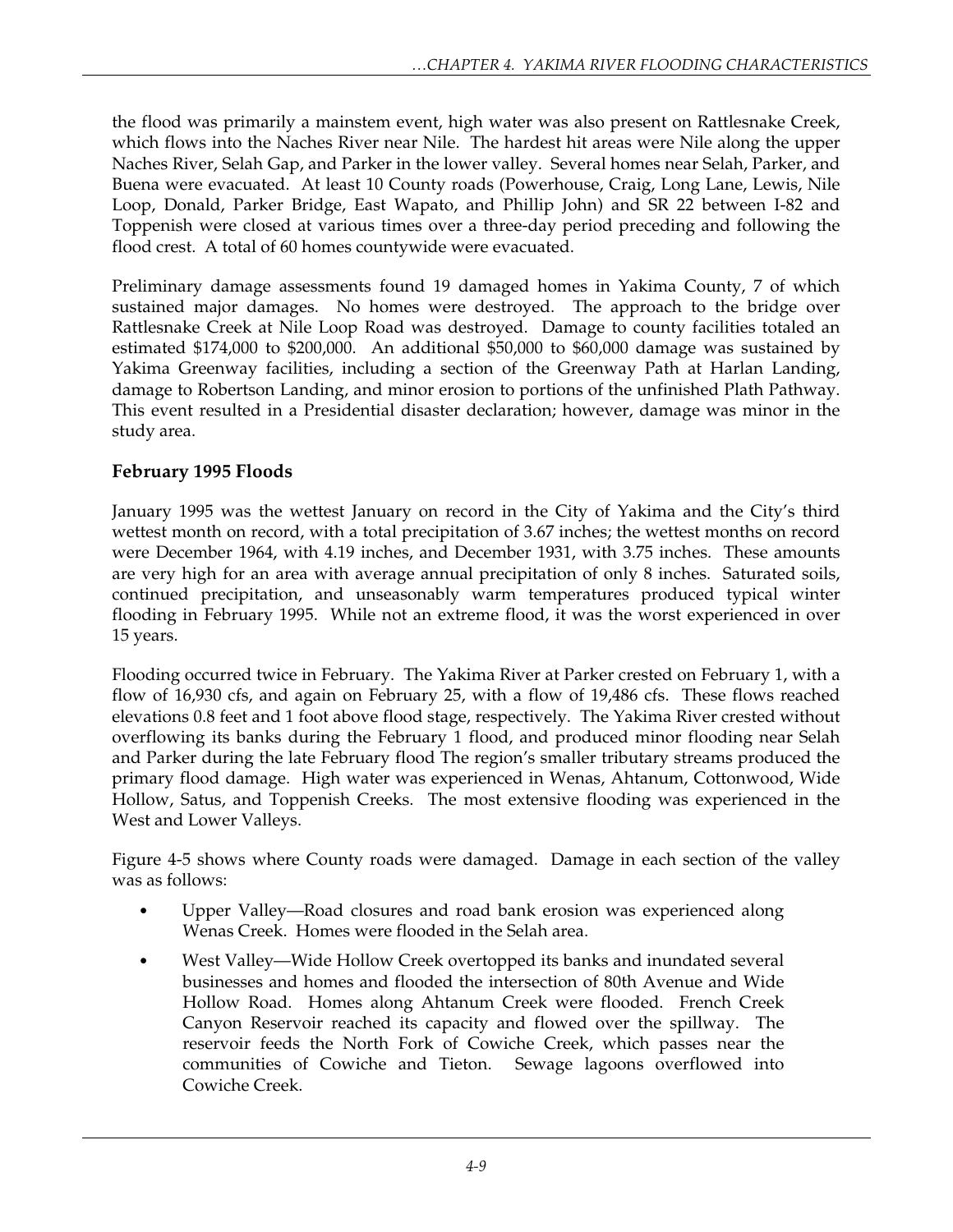- Mid-valley—Homes along Ahtanum and Wide Hollow Creeks were flooded. Road bed near South 42nd Street experienced severe erosion.
- East Valley—Minimal damage occurred.
- Lower Valley: Flooding washed out Pom Pom bridge. Water flowed across several roads near White Swan and Brownstown. A large lake formed south of McDonald Road and North Branch Road near Harrah. Satus Creek flooded West Satus Road between SR 22 and Spencer Road. U.S. Highway 97 was closed south of Toppenish. Telephone poles were overturned near North Wapato/Parker area.

From January 28 to February 6, the cost to clean up flood debris and repair damage was estimated at \$705,000. As shown in Table 4-2, debris clearance was the County's greatest cost (\$271,000), followed by road systems (\$230,000) and the replacement of Pom Pom bridge (\$150,000). The flood damage was region-wide, though only a small amount of damage was within the study area. Approximately 60 percent of the damage occurred within the Ahtanum, Mid-valley, and Toppenish drainages. Pom Pom bridge alone accounted for 25 percent of the damage. Damage near Wide Hollow, Cottonwood, and Cowiche Creeks contributed approximately 26 percent of the total (Figure 4-6).



Seventeen County roads and U.S. Highway 97 near Toppenish Creek were closed, and 37 County roads were damaged (Table 4-3). Roads were closed from one to nine days. Pom Pom road will be closed until the bridge is replaced. The majority of road closures were in the West and Lower Valleys (Figure 4-5). Two roads were closed in the Upper Valley.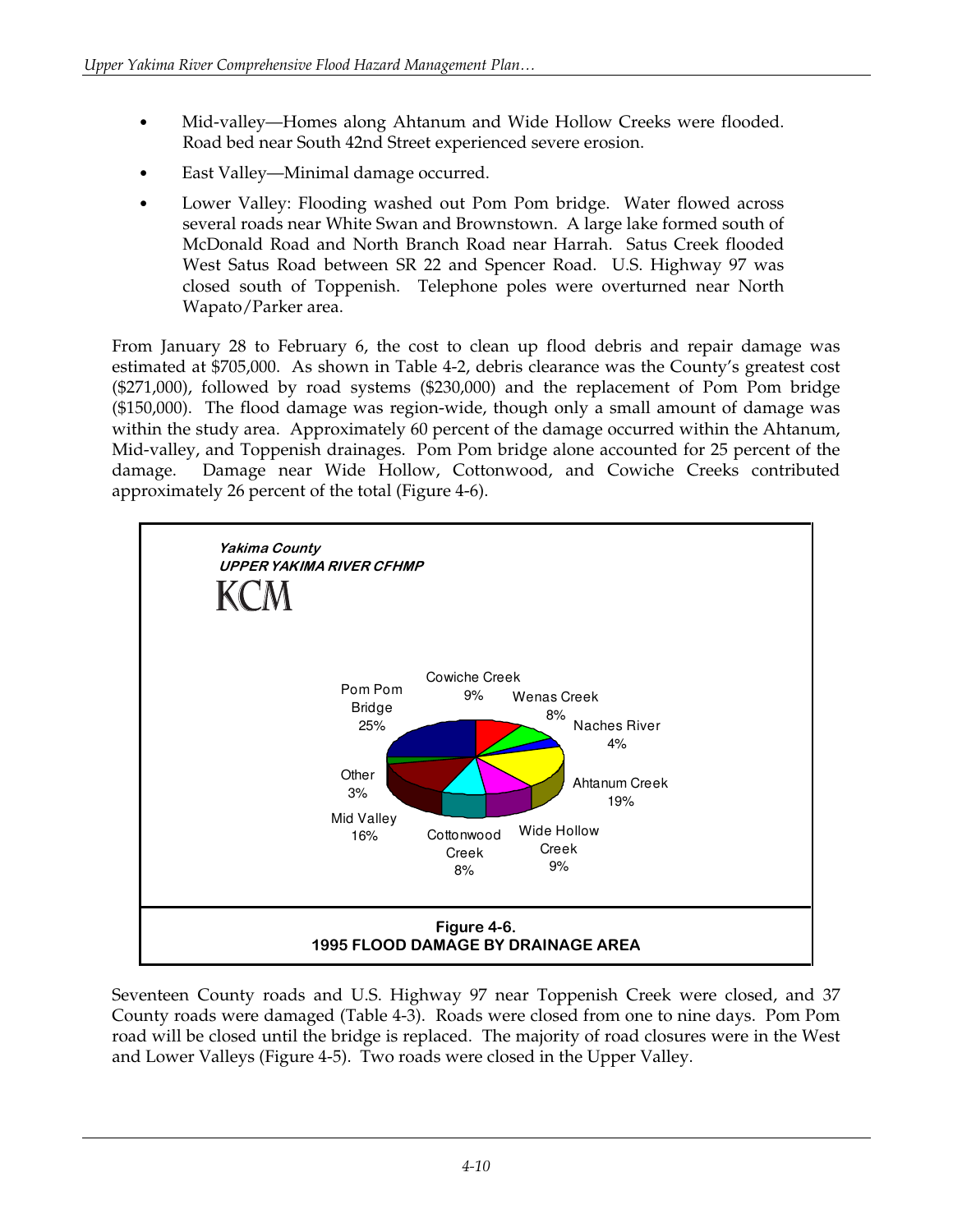| TABLE 4-3.<br>COUNTY ROADS AFFECTED BY FEBRUARY 1995 FLOODS |                                                        |             |                     |             |
|-------------------------------------------------------------|--------------------------------------------------------|-------------|---------------------|-------------|
| Drainage Area                                               | Road Affected                                          | Debris      | Closed              | Damaged     |
| Ahtanum Cr.                                                 | Carson Rd.                                             |             |                     | X           |
| Ahtanum Cr.                                                 | Emma Lane                                              |             |                     | $\mathsf X$ |
| Ahtanum Cr.                                                 | Hazen Rd.                                              |             |                     | X           |
| Ahtanum Cr.                                                 | Lynch Lane                                             | x           |                     |             |
| Ahtanum Cr.                                                 | North Fork Ahtanum Rd.                                 |             |                     | X           |
| Ahtanum Cr.                                                 | S. Ahtanum Rd.                                         |             |                     | $\mathsf x$ |
| Ahtanum Cr.                                                 | S. Fork Ahtanum Rd.                                    |             |                     | X           |
| Ahtanum Cr.                                                 | Stanton Rd.                                            |             |                     | x           |
| Ahtanum Cr.                                                 | W. Slavin Rd.                                          |             |                     | X           |
| Ahtanum Cr.                                                 | Ahtanum Rd.                                            | $\mathsf x$ |                     | X           |
| Ahtanum Cr.                                                 | American Fruit Rd., Rutherford Rd. to S. Ahtanum Rd.   |             | $\mathsf X$         | X           |
| Ahtanum Cr.                                                 | S. 42nd Avenue, S. of Emma Lane to McCullough Rd.      |             | $\mathsf X$         | X           |
| Ahtanum Cr.                                                 | S. Wiley Rd., Rutherford Rd. to S. Ahtanum Rd.         |             | $\boldsymbol{\chi}$ | X           |
| Cowiche Cr.                                                 | Cowiche Mill Rd.                                       |             |                     | $\mathsf X$ |
| Cowiche Cr.                                                 | Franklin Rd.                                           |             |                     | x           |
| Cowiche Cr.                                                 | French Canyon Rd.                                      | X           |                     |             |
| Cowiche Cr.                                                 | Hatton Rd.                                             | x           |                     |             |
| Cowiche Cr.                                                 | North 72nd Avenue, North of Summitview Avenue          |             | $\boldsymbol{\chi}$ |             |
| Cowiche Cr.                                                 | North Tieton Rd.                                       |             |                     | X           |
| Cowiche Cr.                                                 | North Wenas Rd.                                        |             | $\mathsf X$         |             |
| Cowiche Cr.                                                 | Summitview Rd., NW of Summitview Extension Rd.         |             |                     |             |
| Cowiche Cr.                                                 | Tieton Heights Rd.                                     | X           |                     |             |
| Glade Cr.                                                   | Glade Rd.                                              | X           |                     |             |
| Satus Cr.                                                   | West Satus Rd., SR 22 to Spencer Rd.                   |             | $\mathsf X$         |             |
| Toppenish Cr.                                               | Branch Rd.                                             | x           |                     |             |
| Toppenish Cr.                                               | Harrah Rd. near Marion Drain                           |             | $\mathsf X$         |             |
| Toppenish Cr.                                               | Hawk Rd.                                               | X           |                     | X           |
| Toppenish Cr.                                               | Hinman Rd.                                             |             |                     | X           |
| Toppenish Cr.                                               | Lateral "C" Rd. at Marion Drain and Pumphouse Rds.     |             | $\mathsf X$         | X           |
| Toppenish Cr.                                               | Manon Drain Rd.                                        |             |                     | X           |
| Toppenish Cr.                                               | McDonald Rd., Brownstown Rd. to Harrah Rd.             |             | $\mathsf X$         | $\mathsf x$ |
| Toppenish Cr.                                               | N. White Swan Rd.                                      | x           |                     |             |
| Toppenish Cr.                                               | North Stephenson Rd.                                   |             |                     | X           |
| Toppenish Cr.                                               | Old Goldendale Rd., Jensen Rd. south to Pumphouse Rd.  |             | $\mathsf X$         | X           |
| Toppenish Cr.                                               | Old Maid Rd.                                           |             |                     | X           |
| Toppenish Cr.                                               | Pom Pom Rd., South of Marion Drain to Slide Ranch Rd.  |             | $\boldsymbol{\chi}$ | $\mathsf x$ |
| Toppenish Cr.                                               | West Niemeyer Rd.                                      | x           |                     |             |
| Wenas Cr.                                                   | Audubon Rd.                                            |             |                     | X           |
| Wenas Cr.                                                   | Huntzinger Rd.                                         | х           |                     |             |
| Wenas Cr.                                                   | Maloy Rd.                                              | х           |                     |             |
| Wenas Cr.                                                   | Naches Wenas Rd.                                       | x           |                     |             |
| Wenas Cr.                                                   | North Wenas Rd. at West Huntzinger Rd.                 |             | X                   | X           |
| Wenas Cr.                                                   | Old Ellensburg Rd. at Maloy Rd.                        | X           | X                   |             |
| Wenas Cr.                                                   | S. Wenas Rd.                                           |             |                     | X           |
| Wide Hollow Cr.                                             | 80th Avenue                                            |             |                     | X           |
| Wide Hollow Cr.                                             | Cottonwood Canyon Rd. at North Canyon Rd.              |             | X                   | X           |
| Wide Hollow Cr.                                             | Olson Rd.                                              |             |                     | X           |
| Wide Hollow Cr.                                             | Summitview Rd.                                         |             |                     | X           |
| Wide Hollow Cr.                                             | <b>Tieton Drive</b>                                    |             |                     | X           |
| Wide Hollow Cr.                                             | Wide Hollow Rd. at Pear Avenue                         | x           | X                   | X           |
| Wide Hollow Cr.                                             | Wide Hollow Rd. at S. 80th Avenue                      | X           | X                   | X           |
| Wide Hollow Cr.                                             | Willow Lawn Rd.                                        |             |                     | X           |
| Wide Hollow Cr                                              | Burnham Rd.                                            |             |                     | X           |
| Yakima River                                                | East Selah Rd.                                         |             |                     | $\mathsf x$ |
|                                                             | SOURCE: Yakima County Flood Damage Assessment Reports. |             |                     |             |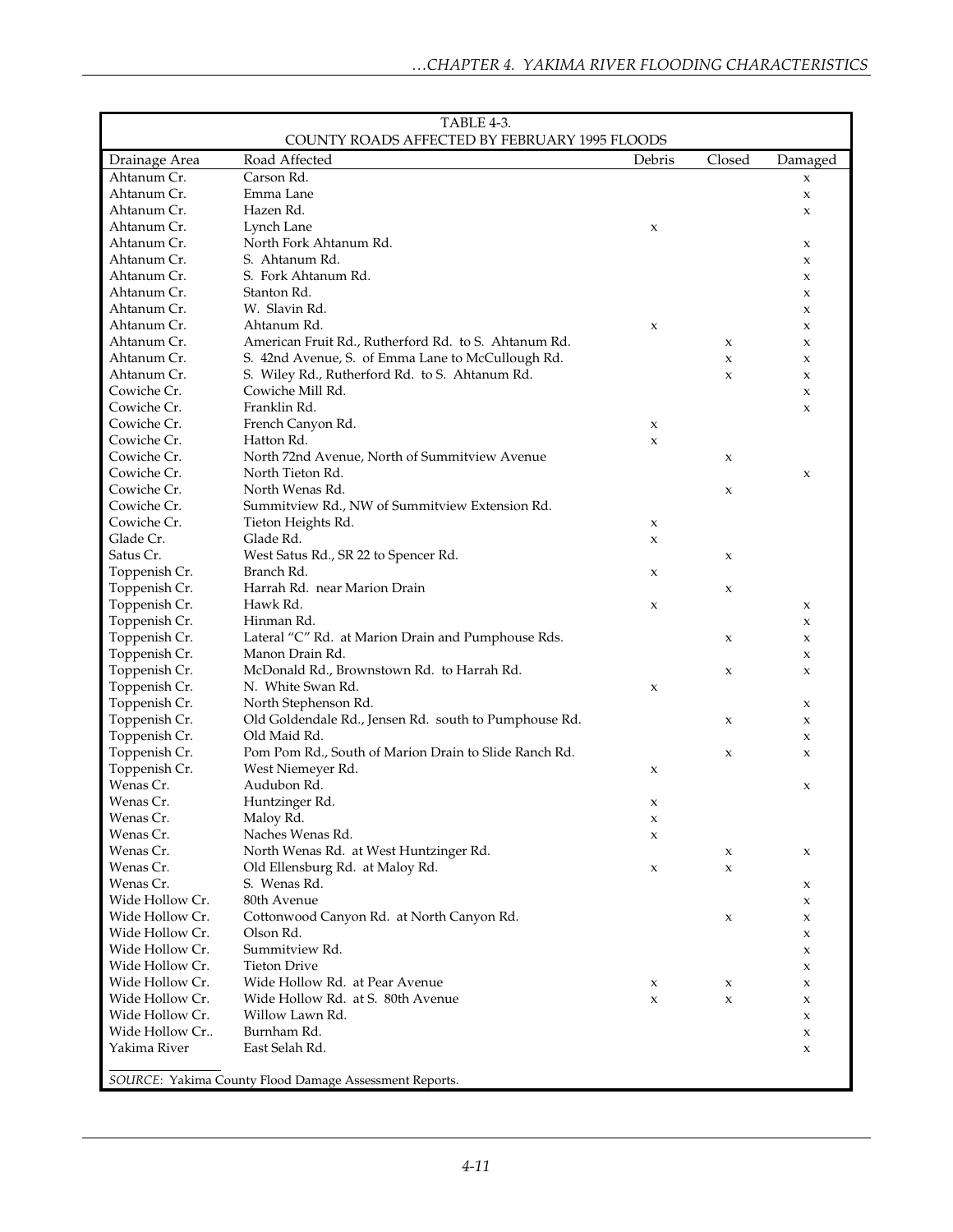#### **November 26, 1990, Flood**

The 1990 flood was the sixth largest flood on record. Peak flow at Parker dam equaled 35,600 cfs and was estimated as a 25-year flood event. The flood event was short, with peak flow occurring at 12:00 AM and river levels dropping nearly three feet by 7:00 AM the next morning. This typical winter flood was caused by unseasonably warm weather producing snowmelt runoff compounded by significant rainfall. Keechelus Reservoir reported over 10 inches of rain within a four-day period.

Flooding occurred primarily on the Yakima River, with minimal flooding on tributary streams. Areas hit hardest included eastern Selah and the Parker-Toppenish area. The flood forced 38 people from their homes; 27 in the Parker-Toppenish area and 11 in Selah near the Elks Golf Course. Eleven homes received major damage and there was minor damage to 22 others. According to reports at the time, County officials characterized this flood as more of an inconvenience than a disaster, although Yakima County was declared a federal disaster area.

Reported flood damage was as follows:

- Regional—Yakima Greenway required debris cleanup and path and landing repairs. Areas damaged included north Noel pathway and Century, Robertson, Sarg Hubbard, and Harlan river access landings.
- Upper Valley—Homes near the Elks Golf Course and Harlan Landing received minor flood damage. Elks Golf Course was inundated. Residents near Harrison Road were evacuated. Golf Course Loop was closed. Boise Mill Railroad bridge levee and Weber Auto Wrecking dike were damaged.
- East Valley—Dike south of Terrace Heights Drive was damaged.
- Lower Valley—Homes were damaged between Parker and Toppenish. Donald-Wapato and Thorp roads were closed. Dikes near Wapato-Donald Road were damaged. Granger's sewage treatment pump house filled with water. County flood damage costs were estimated at \$87,000 (Table 4-2). Yakima Greenway contributed the greatest cost (\$38,110), followed by water control systems repair (\$21,855), which includes bank protection and repair to dikes. The remaining flood damage costs were associated with road systems and clearing debris. Flooding closed 14 roads, and 11 roads experienced minor damage, most of them in the Lower Valley (Table 4-4). Three roads were closed in the Upper Valley (Figure 4-5).

# **December 27, 1980, Flood**

The December 1980 flood resulted from unseasonably warm and wet winter weather. Record high temperatures of 67° F combined with rain caused rapid snow melt and runoff. The Yakima River flow peaked at 31,675 cfs at Parker, more than 3 feet above flood stage. Most flooding was adjacent to the Yakima River with minor flooding along Toppenish and Satus Creeks. Flood damage was relatively minor, and disaster relief was not requested.

Flood damage costs to County roads and dikes were estimated at \$50,000 (*Yakima Herald-Republic* December 30, 1980). Floodwaters undermined approach abutments at the Wapato-Donald bridge. The Elks Golf Course in Selah was inundated. Two bridges were washed out, one along Bumping River road and another a private bridge on the Naches River. Floodwater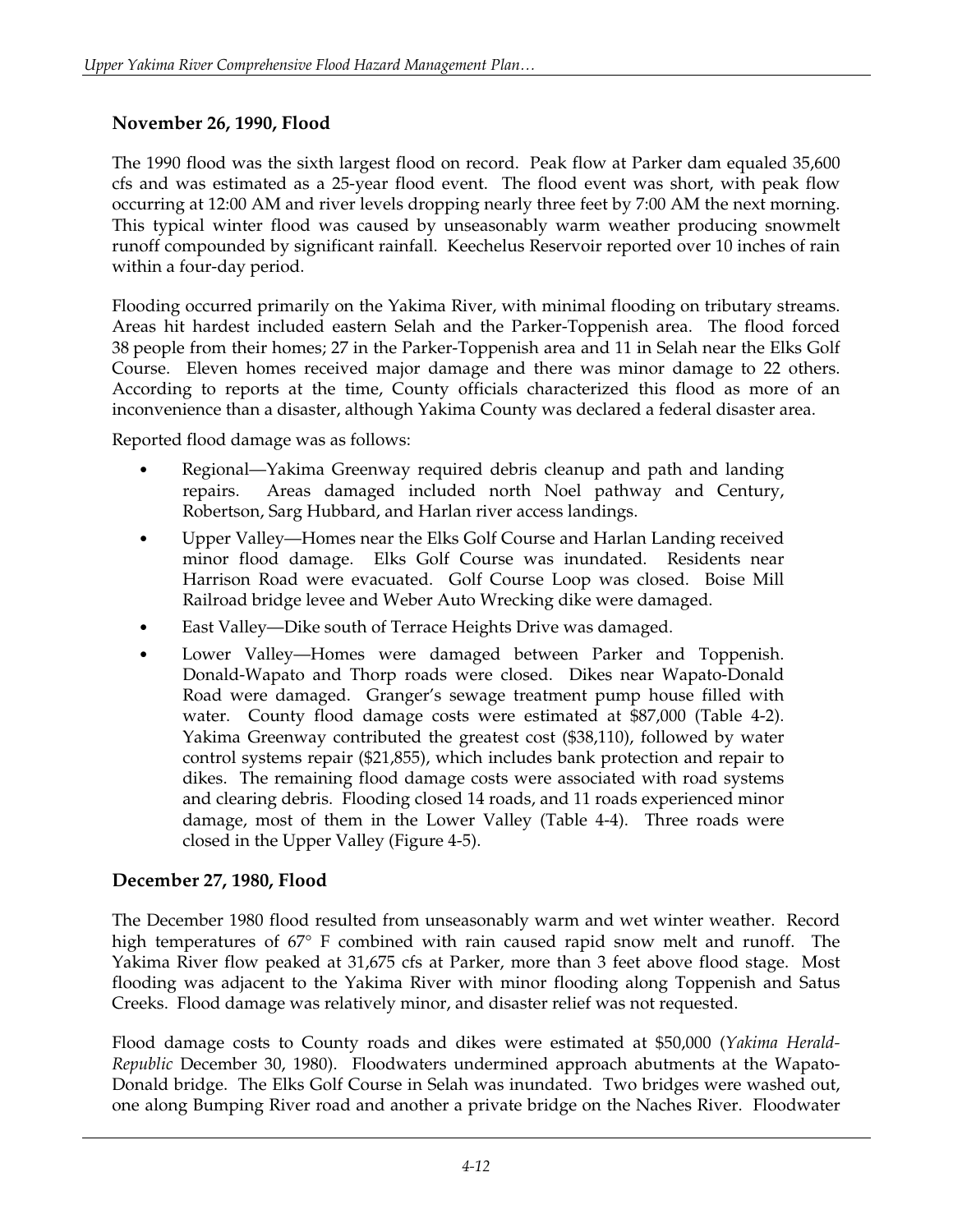| TABLE 4-4.<br>COUNTY ROADS AFFECTED BY THE NOVEMBER 1990 FLOOD |                                          |              |              |                     |  |
|----------------------------------------------------------------|------------------------------------------|--------------|--------------|---------------------|--|
| Drainage Area                                                  | Road                                     | Debris       | Closed       | Damaged             |  |
| Cowiche Creek                                                  | Naches-Tieton Bridge #35                 | $\mathbf{x}$ |              |                     |  |
| Harrah Drain                                                   | East Jones Road                          | $\mathbf{x}$ | X            | $\boldsymbol{\chi}$ |  |
| <b>Naches</b>                                                  | Lewis at South Naches                    |              | X            |                     |  |
| <b>Naches</b>                                                  | South Rushmore, Naches Avenue to end     |              | $\mathbf{x}$ | $\mathbf{x}$        |  |
| Naches Creek                                                   | Nile Road Bridge #30                     | $\mathbf{x}$ |              |                     |  |
| Naches Creek                                                   | Nile Road Bridge #31                     | $\mathbf{x}$ |              |                     |  |
| Naches Creek                                                   | Nile Road Bridge #32                     | X            |              |                     |  |
| Yakima Main Stem                                               | East Branch, SR 22 to Wierman            |              | X            | $\boldsymbol{\chi}$ |  |
| Yakima Main Stem                                               | East Pomona at SR 821                    |              | X            |                     |  |
| Yakima Main Stem                                               | East Wapato at "A" Street                |              | X            | $\mathbf{x}$        |  |
| Yakima Main Stem                                               | Golf Course Loop                         |              | X            | X                   |  |
| Yakima Main Stem                                               | North Camas to Wapato Centerline         |              | X            | X                   |  |
| Yakima Main Stem                                               | North Oldenway at Phillip John           |              | X            | $\mathbf{x}$        |  |
| Yakima Main Stem                                               | Phillip John, Oldenway to Winaway        |              | X            | X                   |  |
| Yakima Main Stem                                               | Pomona at Harrison                       |              | X            |                     |  |
| Yakima Main Stem                                               | Slough Road                              | $\mathbf{x}$ |              | $\mathbf{x}$        |  |
| Yakima Main Stem                                               | Thorp Road, Birchfield and I-82          |              | $\mathbf{x}$ |                     |  |
| Yakima Main Stem                                               | Toppenish-Zillah Bridge #489             | X            |              |                     |  |
| Yakima Main Stem                                               | Wapato-Donald, I-82 to Wapato centerline | $\mathbf{x}$ | $\mathbf{x}$ | $\mathbf{x}$        |  |
| Yakima Main Stem                                               | Winaway, Phillip John to Mallard         |              | X            | X                   |  |
| SOURCE: Yakima County Flood Damage Assessment Report.          |                                          |              |              |                     |  |

was reported in crawlspaces of homes along Ahtanum Creek and Satus Road; County dikes experienced minor damage.

# **December 2, 1977, Flood**

Typical winter flood conditions produced the December 1977 flood. Warm Chinook winds and excessive rainfall resulted in loss of high elevation snow and produced significant runoff. Flow on the Yakima River crested at 13.97 feet (34,320 cfs), 4 feet above flood stage. The Naches River crested at 20.06 feet, 3 feet above flood stage. It was the seventh largest Yakima River flood on record. Reported damage was as follows:

- Upper Basin—Up to 100 people were evacuated from the Ponderosa, Gold Hill, and Eagle Rock areas on Chinook Pass. Floodwaters were over the roadway near Pond Cafe, Squaw Rock, and Upper Nile bridge. Three private bridges washed out near Nile.
- Upper Valley—A debris jam caused water to overtop I-82 near Selah. The Elks Golf Course was inundated and the clubhouse was damaged.
- West Valley—Homes, roads, and dikes were damaged along Ahtanum Creek.
- East Valley—Homes, roads, and dikes were damaged in the Terrace Heights area.
- Lower Valley—Water inundated the Wapato-Donald road north of the River bridge. Extensive damage occurred near Buena. Businesses receiving damage included Evergreen Products near Parker, J&B Meats and McDonald Wrecking Yard near Wapato, and lower valley vineyards.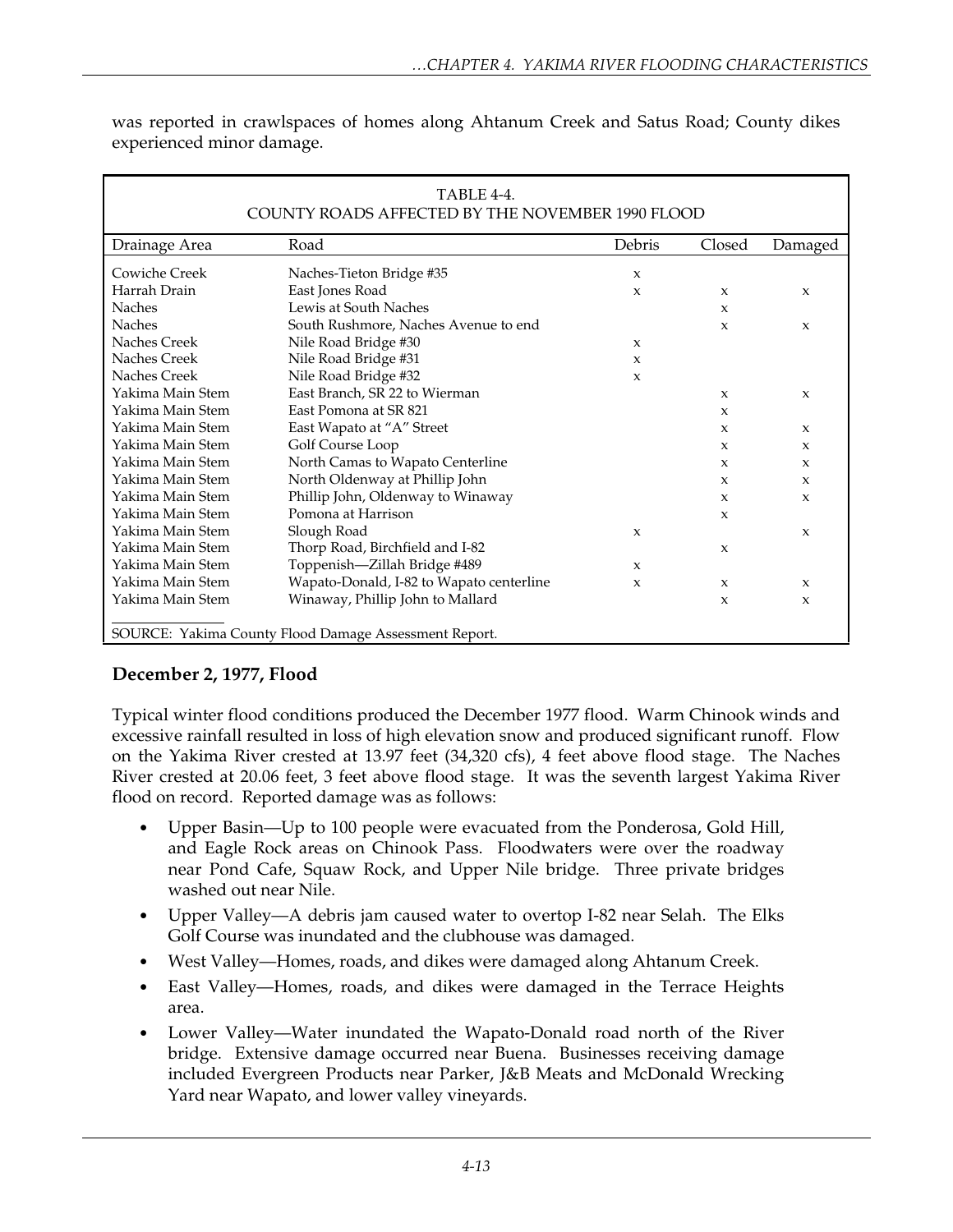Private and public flood damage was estimated to be near \$2 million. Private homes and public dikes and levees were hardest hit, accounting for 85 percent of the total damage (see Table 4-2). Damage to local businesses contributed \$147,000 to the total. Damage was considered low, given the high flood levels. This flood was of greater magnitude than the January 1974 flood, but the January 1974 caused more damage (almost \$13 million).

#### **December 4, 1975, Flood**

Warm temperatures, rapid snow melt, and heavy rainfall produced the December 1975 flood. The Yakima River crested at 13.1 feet (27,600 cfs), 3 feet above flood stage; the Naches River at 18 feet, 2 feet above flood stage. Significant damage to public facilities allowed the County to be declared a federal disaster area, making it eligible for disaster relief funds (FEMA 1994).

Flood damage associated with the 1975 flood approached \$400,000 (FEMA 1994). The Lower Valley was hardest hit. Several roads were inundated: SR 22 between Toppenish and Buena, Donald Road, East Wapato Road, Olden Way Road, Iverson Road, Weyerman Road, Fraley Road, and Blackburn Road, all within the Lower Valley. Homes were evacuated along Donald Road east of Wapato, and 25 homes were threatened in the area of Toppenish and Buena. A private dike near Buena Loop broke, causing flooding in the Buena area. Unprotected land was inundated by the Yakima River west of Moxee and Granger. The Yakima River also breached protective levees and flooded the Granger sewage treatment plan.

Generally, the flood damage was associated with the Yakima River. Wide Hollow and Ahtanum Creeks rose to the top of their banks, but overbank flooding was limited.

#### **January 16, 1974, Flood**

The January 16, 1974, flood was a significant winter flood event. Rain showers, rising temperatures, snowmelt, and ice debris in the river produced typical winter flood conditions. The January 1974 event resulted in ice jams near Selah allowing floodwaters to back up until ice debris dislodged. This produced a small flood wave and additional bank erosion along the Yakima River. Peak flow on the Yakima River at Parker reached 27,700 cfs. The Naches River peaked at 10,800 cfs.

Excluding the 1933 flood, the January 1974 flood produced the greatest damage before the February 1996 flood. Yakima County was declared a federal disaster area. Six major bridges were damaged and two were completely washed out. Military helicopters were brought in to assist with evacuations and drop supplies. White Swan could not be reached by road. More than 500 people were forced to leave their homes.

An estimated \$13 million of damage was reported, most of it outside the study area. Agricultural damage was estimated at \$3 million, and \$4 million of damage occurred to roads, highways, and other public facilities. Seventy-seven homes were destroyed and 383 others received major damage; 1,115 families were affected, and two fatalities were reported (FEMA 1994). Damage to private homes was estimated at about \$5.4 million.

Flood damage was region-wide, with concentrations in the Lower Valley. Flooding affected properties along the Yakima River, in addition to smaller tributaries, as follows: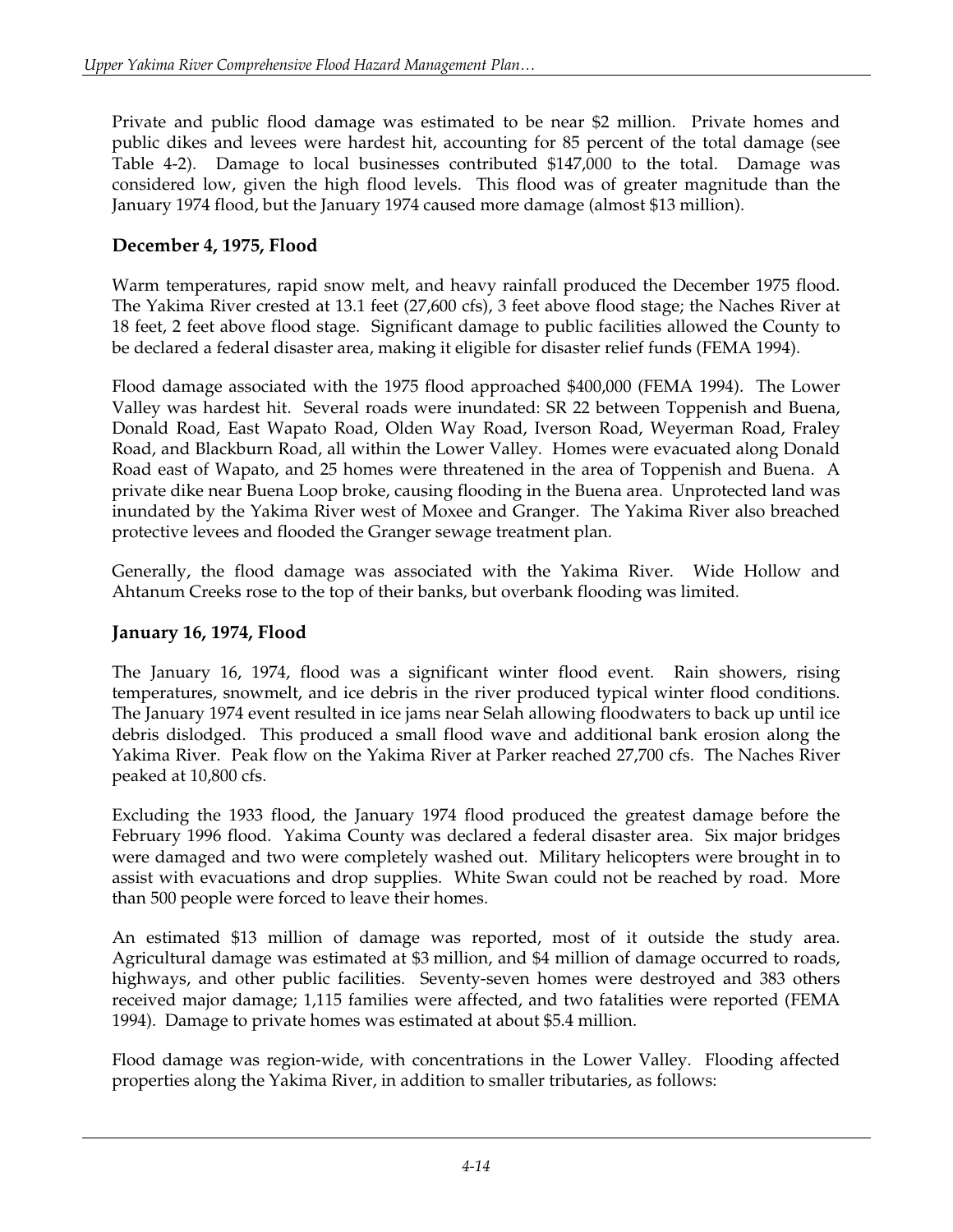- Upper Valley—East Selah and the golf course were inundated. North Wenas Road was covered with floodwaters near Gibson Road.
- Mid-valley—Yakima Air Terminal was closed due to floodwaters covering half the runway. Citizens dug a drainage channel through South 47th Avenue to divert floodwaters away from homes.
- West Valley—All West Valley school districts were closed due to flooded roads. Many homes were flooded along Wide Hollow and Ahtanum Creeks. Lynch Road bridge on Ahtanum Creek washed out. Downed electrical poles caused a power outage near the North Fork of Ahtanum Creek. The entire Ahtanum Road was undercut.
- Lower Valley—White Swan was completely isolated by floodwaters from Toppenish Creek. Twenty-five homes were evacuated along Satus Creek. U.S. Highway 97 (Toppenish to Goldendale), SR 22 (Toppenish to Prosser and Toppenish to Buena), and SR 220 experienced flooding and structural damage. The U.S. Highway 97 bridge and dirt roads and bridges from Lateral A east were washed out along Toppenish Creek. Several families were stranded in Granger. Granger's sewage treatment plant was surrounded by floodwaters. Numerous roads were closed, including Sunnyside-Mabton Road, all roads in the White Swan Area, roads along Satus Creek, and Mabton-Bickleton Road.

# **March 14, 1972, Flood**

The March 1972 flood, a moderate winter flood, was a result of heavy rainfall coupled with above-average snow pack, warm temperatures, and rapid snow melt. The flood was further aggravated by large releases from upper basin reservoirs. The Yakima River crested at 20,200 cfs. The reported flood damage was primarily in the Lower Valley. Several roads were closed, including SR 22 between Toppenish and Buena, Donald Road, Iverson Road, Fraley Road, and McCoy Road. Other reported flood damage areas involved serious erosion along the east bank of the Yakima River near the Moxee Bridge on SR 24 and failure of the east bank levee south of SR 24.

# **May 29, 1948, Flood**

The 1948 flood, the fourth largest on record, is one of the few significant spring floods. Unseasonably warm weather followed a winter with above-average snow pack. Warm temperatures and rain produced excessive high elevation snowmelt and runoff. On May 27 and 28, over 3 inches of rain fell in the Cascades, and May temperatures reached the high 80s. Flow on the Yakima at Parker peaked at 37,700 cfs, 5 feet above flood stage. The Bureau of Reclamation reported that the peak flow could have been reduced to 22,000 cfs if snow pack information had been available. At the time of the flood, upstream reservoir storage was inadequate to greatly reduce the peak flow.

Brief newspaper accounts report region-wide damage. In the Upper Valley, several families were driven from their homes in East Selah, the golf course was inundated, the river cut new channels through farmlands upstream of Selah, Selah Bridge was inundated, and a Naches River levee near its mouth experienced serious erosion. Additional reported damage included settlement of the Terrace Heights Bridge caused by scour of a mid-span pier, washout of 100 feet of the Moxee highway, loss of numerous dikes between Selah Gap and Union Gap, major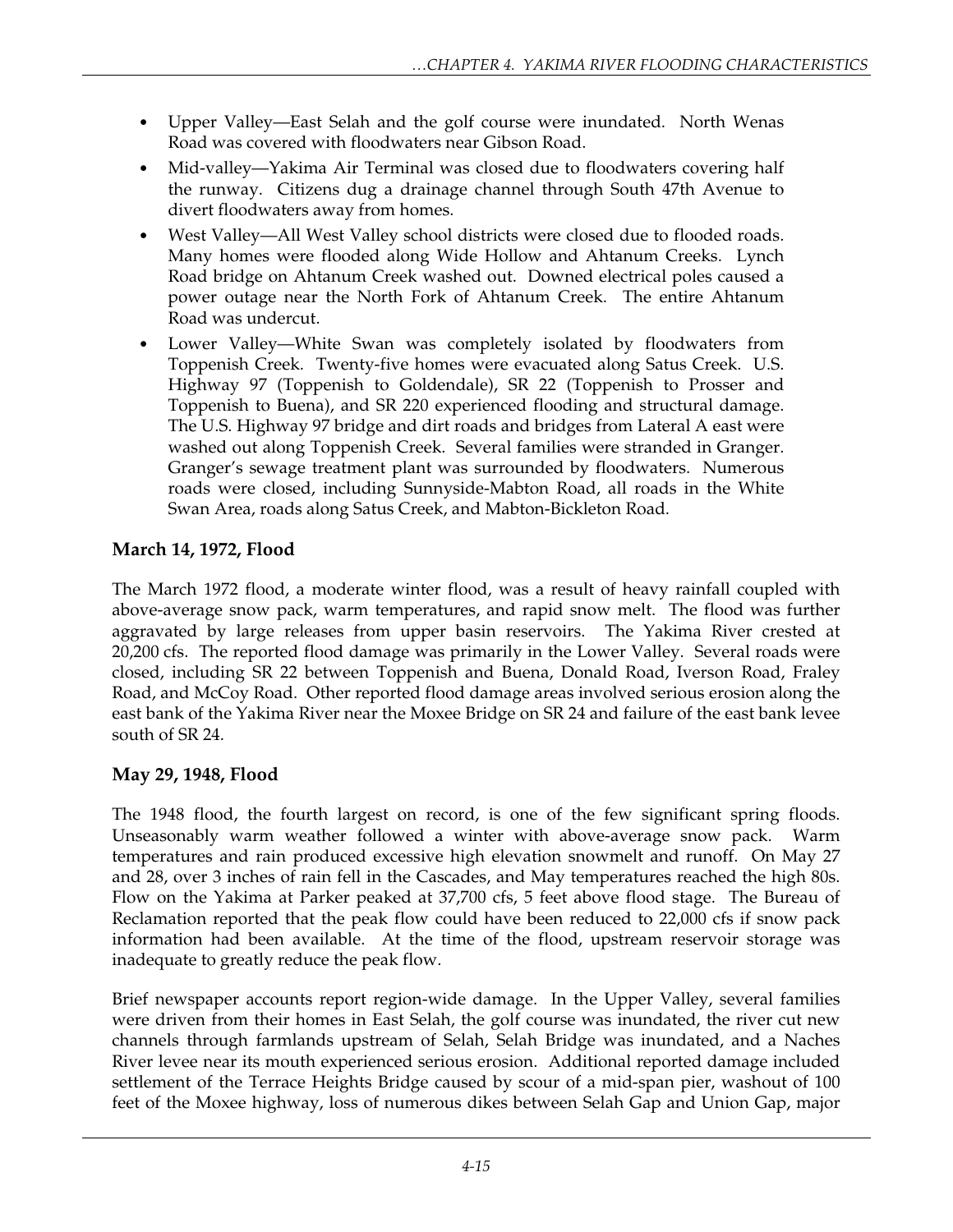levee breaks between Moxee highway and Terrace Heights Bridge, water over Moxee Bridge, and flooding in the Toppenish/Buena area. Many of the levee failures were subsequently repaired by the COE.

#### **December 23, 1933, Flood**

The 1933 flood was a winter flood caused by rain on snow in the lower valley; it is the largest flood on record. Precipitation in the upper watershed was 500 percent above normal. Approximately 3 inches of rain per day fell in the upper watershed prior to peak flow. Over 16.5 inches of rain was reported at Keechelus Lake from December 17 through 22. Flow in the Yakima River at Parker peaked at 65,000 cfs and was estimated as approximately a 200-year flood event (see Table 3-5).

The flood caused extensive damage in the Yakima Valley, estimated at over \$1 million. Newspaper accounts report water rushing over both approaches to the Terrace Heights Bridge, Naches Bridge being washed out, loss of the Union Gap bridge approach, and isolation of the City of Yakima due to loss of train and highway service for 36 hours.

The high level of damage provided the incentive to construct an extensive federal levee system of approximately 25,000 feet of right bank levees, 10,700 feet of left bank levees, and associated closure structures and culverts between Selah Gap and the Moxee bridge. Construction began in July 1947 and the primary system was completed in March 1948.

#### **Summary of Historical Floods**

Review of historical floods reveal common problems and general trends. Historical flood accounts indicate the following flood problems within Yakima County:

- Major flood damage is typically caused by high-magnitude winter floods. Eighteen of the 24 largest Yakima River floods were winter floods.
- Excessive damage from earlier floods was concentrated in the Mid-valley area. Damage from recent floods has been concentrated more in the Lower Valley and along tributary streams.
- Tributary streams have consistently caused significant flood damage in the past. Most damage is contributed by the Upper Naches River, and Ahtanum, Wide Hollow, and Toppenish creeks.
- Flood problems that have occurred repeatedly include the following:
	- Inundation of the Elk Golf Course near Selah
	- Lower Valley closure of U.S. 97, SR 22, and Wapato/Donald Road
	- Excessive erosion to roads along tributary creeks
	- Floodwaters encroaching on homes and inundating roads within East Selah, Toppenish, Parker, White Swan, Buena, Union Gap, and Granger.
- The extensive levee system has protected much of the mid-valley from flooding since 1948. Damage would have been much greater without the levees.
- Damage within the study area is concentrated in Selah, Pomona, along existing levees, along state and county roads, and within the Yakima Greenway. Since construction of the levees within the study area, damage has been significantly reduced in the areas protected.